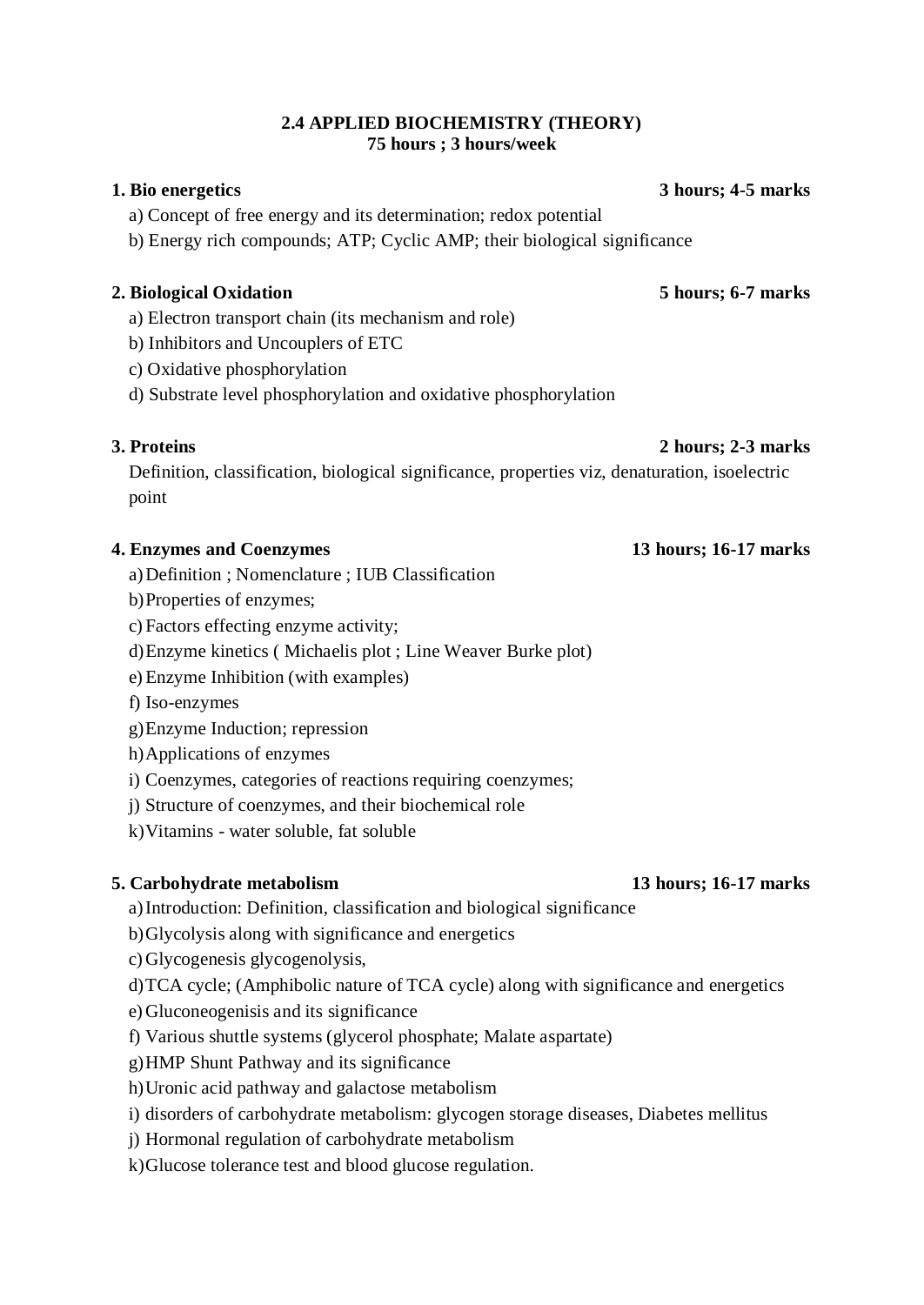## **6. Lipid metabolism 10 hours; 12-13 marks**

- a)Introduction: Definition, classification, essential fatty acids
- b)Oxidation of saturated (palmitic acid) fatty acids
- c) Oxidation of unsaturated fatty acids (-linolenic acid) 4
- d)Oxidation of odd numbered fatty acids
- e) Formation and fate of ketone bodies
- f) Cholesterol metabolism,
- g)g Biosynthesis of fatty acids (de novo)
- h)Phospholipids and sphingolipids.

## **7. Amino acid metabolism 12 hours; 14-15 marks**

- a)Amino acids definition, classification and significance
- b)General reactions of amino acids: Transamination, deamination and decarboxylations of amino acids
- c) Urea cycle, deficiency symptoms of urea cycle enzymes
- d)Metabolism of sulphur containing amino acids
- e)Catabolism of tyrosine, tryptophan, phenylalanine, phenyl ketonurea alkaptonurea
- f) Synthesis & significance of biologically important substances: creatine, histamine, 5-HT, dopamine, noradrenaline, adrenaline.
- g)Porphyrins, Bile Pigments; Hyperbilirubinemia

## **8. Nucleotides and Nucleic acids 12 hours; 14-15 marks**

- a)Introduction: Structure and numbering of purine and pyrimidine nucleus
- b)Purine nucleotides biosynthesis
- c) Pyrimidine nucleotides biosynthesis
- d)Catabolism of purines and pyrimidines
- e) DNA structure, significance as genetic material
- f) RNA types, structure and significance
- g)DNA replication
- h)Mutation and repair of DNA
- i) Transcription or RNA synthesis
- j) Genetic code
- k)Translation or protein synthesis and its Inhibition

### **9. Principles and significance for following Biochemical tests 5 hours; 6-7 marks**

- a)Kidney function tests
- b)Liver function tests
- c)Lipid profile
- d)Gastric function test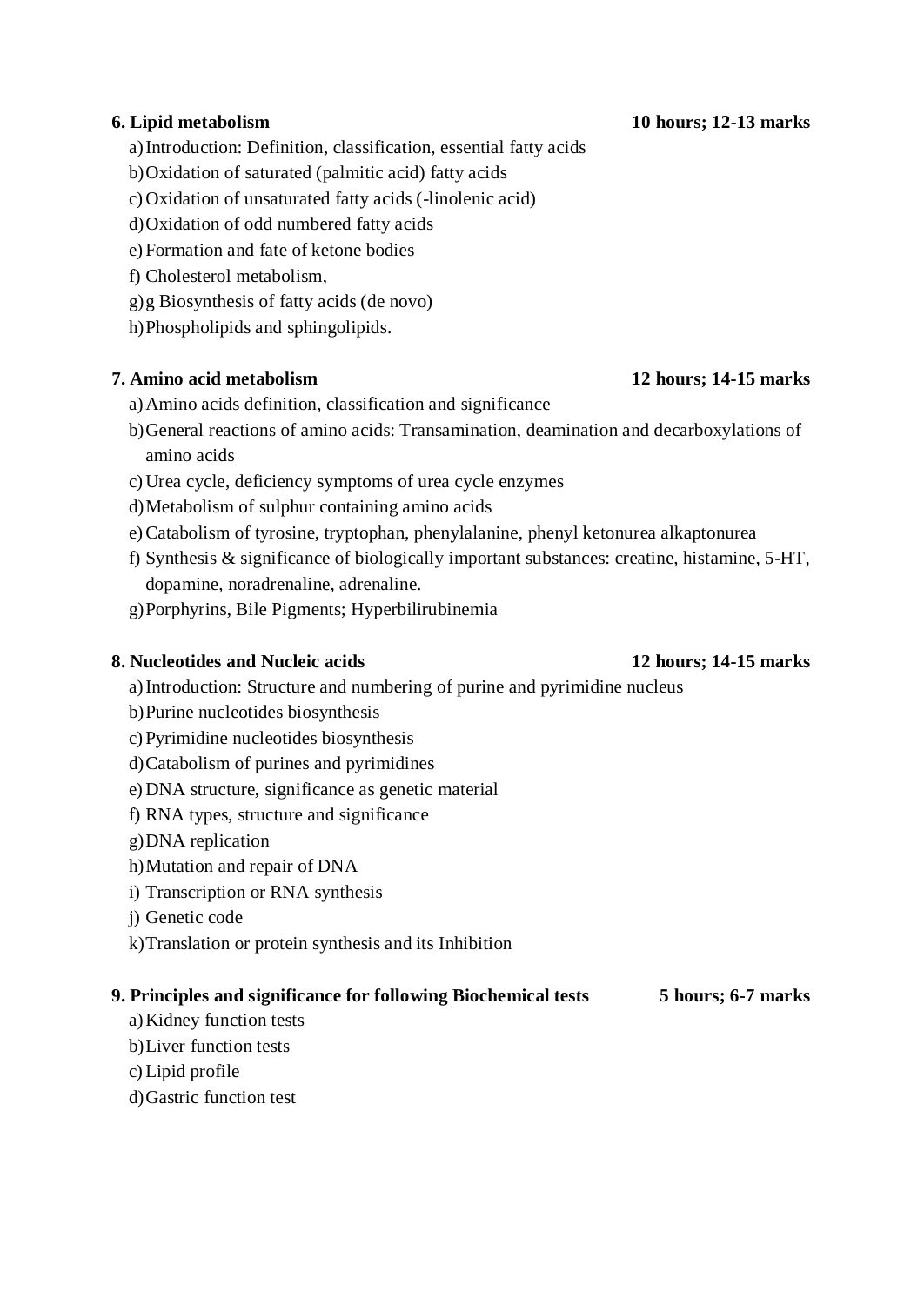## **APPLIED BIOCHEMISTRY (PRACTICALS) 75 hours ; 3 hours/week**

| 1. Identification of carbohydrates (Scheme and identification)                   |
|----------------------------------------------------------------------------------|
| (glucose, fructose, lactose, maltose, sucrose)                                   |
| 2 Identification of proteins (Scheme and identification)                         |
| (casein, albumin, gelatin, peptone)                                              |
| 3. Quantitative estimation of carbohydrates (any one method)                     |
| DNS reagent                                                                      |
| <b>Anthrone Reagent</b>                                                          |
| 4. Quantitative estimation of proteins (any one method): Biuret Reagent, Lowry's |
| <b>Reagent</b>                                                                   |
| 5. Qualitative analysis of Urine                                                 |
| a) For Normal constituents                                                       |
| b) Abnormal constituents                                                         |
| <b>6. Quantitative Urine analysis</b>                                            |
| a. Titrable acidity and ammonia                                                  |
| b. Estimation of reducing sugars in urine (Benedict's method)                    |

- c. Estimation of chlorides in urine
- d. Estimation of Creatinine in urine
- e. Estimation of calcium in urine

### **7. Quantitative analysis of blood**

- a. Estimation of glucose in blood (Folin-Wu method)
- b. Estimation of creatinine in blood
- c. Estimation of cholesterol in blood
- d. Estimation of urea in serum
- e. Estimation of SGOT in serum
- f. Estimation of SGPT in serum

### **8. Enzyme**

- a. Salivary amylase activity
- b. Effect of temperature on enzyme (amylase) activity
- c. Effect of pH on enzyme (amylase) activity

### **SCHEME OF EXAMINATION**

| <b>Total</b>               | 70 Marks |
|----------------------------|----------|
| 5. Viva                    | 10 Marks |
| 4. Colorimetric Experiment | 15 Marks |
| 3. Titrimetric Experiment  | 20 Marks |
| 2. Urine Analysis          | 15 Marks |
| 1. Synopsis                | 10 Marks |